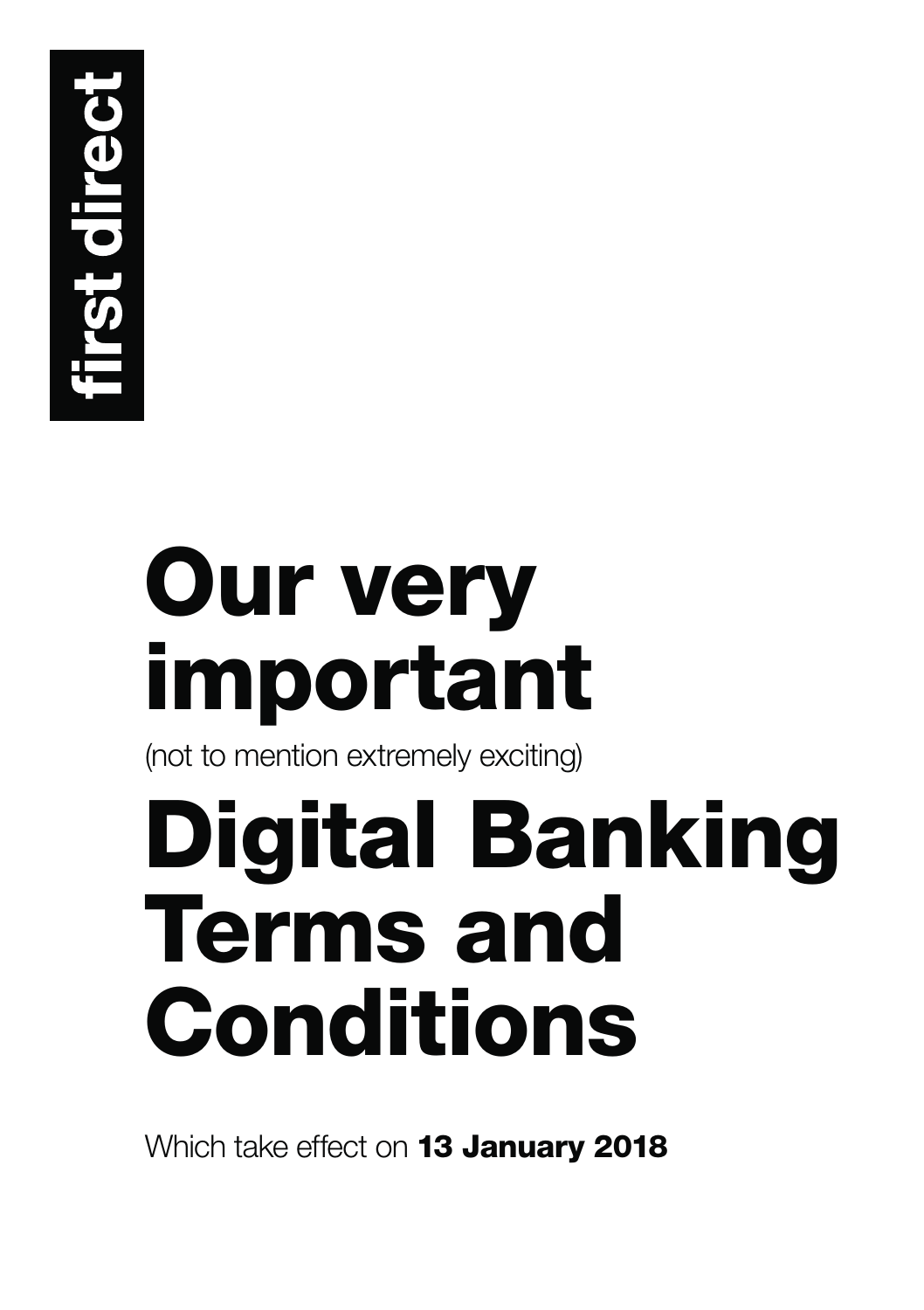Alright, we might have slightly over-egged the exciting bit, but definitely not that this document's very important. It's full of useful information about our Online and Mobile Banking services, how they should be used and your rights.

And because we know T&Cs can be heavy going, we've worked really hard to make sure these are in as plain English as humanly possible.

# **Contents**

| Section |                                                        | Page |  |
|---------|--------------------------------------------------------|------|--|
| 1.      | What these terms cover                                 | 3    |  |
| 2.      | How these terms fit with your other agreements with us |      |  |
| з.      | Getting in touch                                       |      |  |
| 4.      | Keeping your account(s) safe                           |      |  |
| 5.      | Our responsibilities to you                            | 5    |  |
| 6.      | Changes we can make                                    | 6    |  |
| 7.      | Upgrades and availability                              | 6    |  |
| 8.      | Your responsibilities to us                            | 6    |  |
| 9.      | Ownership and rights                                   |      |  |
| 10.     | How you can end this agreement                         |      |  |
| 11.     | How we can end this agreement                          |      |  |
|         | Privacy                                                | 8    |  |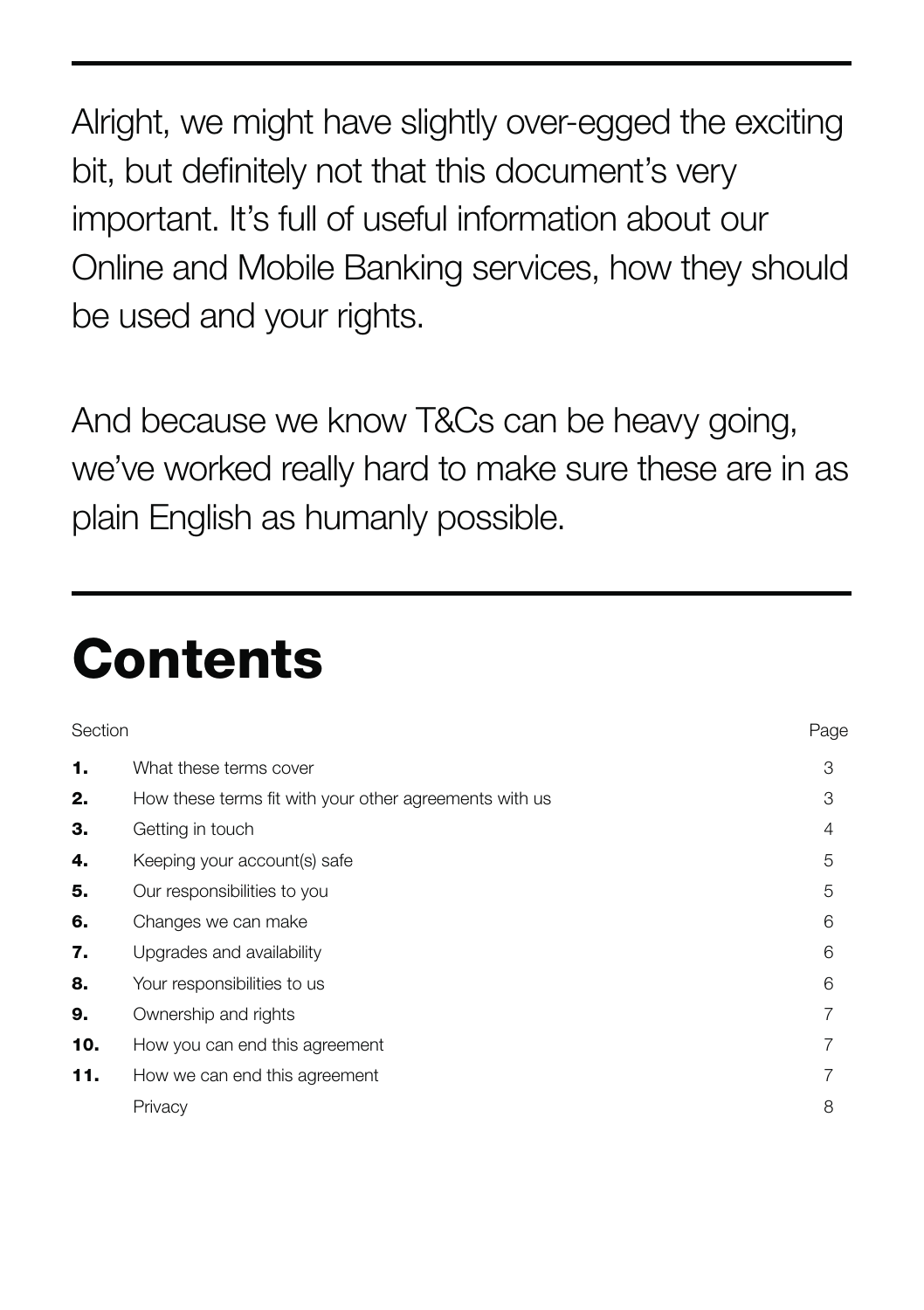# **Digital Banking Terms and Conditions**

## **1. What these terms cover**

They cover your use of our Online and Mobile Banking to access your accounts and any related services or tools we make available through them eg controls you set on how you use some accounts. By registering to use and using Online and Mobile Banking, you're agreeing to these terms.

#### Just so you know

**We**, **us** and **our** mean **first direct**, a division of HSBC UK Bank plc.

We don't charge for Online and Mobile Banking but you may be charged for making some types of payment – check your product terms for more details.

In some circumstances, taxes and/or costs may apply to you that aren't charged by us and/or aren't paid through us.

Your network operator may charge you for using the internet.

We're always looking to find ways of making what you can do through Online and Mobile Banking even easier so look out for our updates.

## **2.**

## **What you're looking for and where to find it**

## **How these terms fit with your other agreements with us**

**In this document** you'll find terms that are relevant to your use of Online and Mobile Banking to access your account(s) and other services.

But if you're looking for terms that relate to any of the following you'll find them in the relevant **product terms** for that account or service:

- terms that are specific to a certain account or service (like use of your 1st Account, a savings account, loan, mortgage, etc) including details about our charges and interest rates
- what happens and who's responsible for any payments (if you can make them) you make via Online or Mobile Banking, including if they go wrong
- how to report a lost or stolen card or cheque
- how to make a complaint about your account, service plus Online and Mobile Banking
- how your money's protected
- the courts and laws that apply to your agreements with us and anything that happens before you agree to these terms and start using our Online and Mobile Banking.

### Just so you know

Where we say 'product terms' we mean the ones that cover the accounts and services you're managing through Online and/or Mobile Banking.

The product terms cover specific terms about each of our products so if there's a difference between what they say and the terms in this document, the product terms will apply.

Some Online or Mobile Banking features may not be available on all computers, devices or operating systems.

You may not be able to access all of our accounts and services via Online and/or Mobile Banking.

We may restrict access to Online and/or Mobile Banking for any of the reasons explained in your product terms.

We may also allow you to access and manage accounts and services you have (in your name or joint names) with us, other HSBC Group companies or even outside companies where possible via our Online and/or Mobile Banking.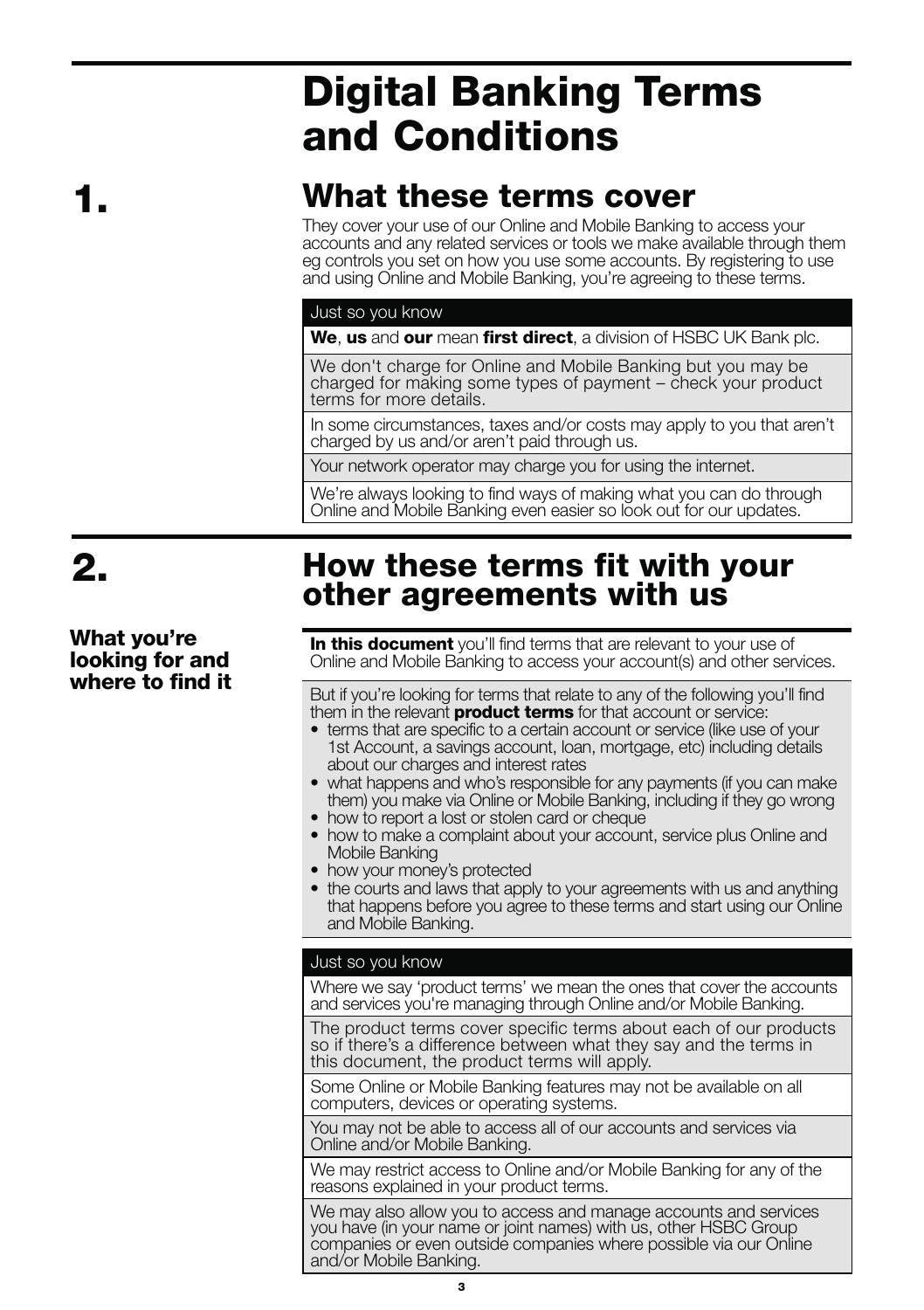## **3. Getting in touch**

We'll use the most recent postal address, email or phone numbers you've given us if we're trying to get in touch, including to tell you about changes to these terms.

We may also send you messages to your Online or Mobile Banking inbox. And if you use Mobile Banking, we may also send notifications via our App.

It's really important you tell us as soon as possible if any of your contact details change. If you don't, we might not be able to tell you about important changes we make that affect your account(s).

Just so you know, we may record other phone numbers you call us from and use them if we need to contact you urgently.

#### **How you can contact us**

|                                                               | From UK, Channel Islands<br>and Isle of Man           | From anywhere else |  |
|---------------------------------------------------------------|-------------------------------------------------------|--------------------|--|
| Phone                                                         | 03 456 100 100                                        | +44 113 234 5678   |  |
| Text-phone                                                    | 03 456 100 147                                        |                    |  |
| Online Banking                                                | firstdirect.com                                       |                    |  |
| Mobile Banking                                                | Download our App from your app store                  |                    |  |
| <b>Text Relay</b>                                             | +44 151 494 1260                                      |                    |  |
| <b>BSL Video</b><br><b>Relay Service</b>                      | For more information visit firstdirect.com/contact-us |                    |  |
| Post<br><b>first direct</b> 40 Wakefield Road, Leeds LS98 1FD |                                                       |                    |  |

#### **Sending us a message via Online Banking**

If you send us a message via Online Banking we'll always try to get back to you within 2 working days. That said, depending on what you need, this may not always be the best way to contact us eg if speed is important. If there's another part of Online Banking designed for what you need please use that to contact us eg if you want to apply for a savings account.

We're not able to deal with all requests by message eg sharedealing transactions, adjusting insurance policies etc. but we'll let you know if we can't and you can still give us a call using the details above. You also shouldn't send us a message via Online Banking to let us know about the loss or theft of cards, cheques, security details etc or to stop a cheque.

#### Just so you know

A **working day** is usually Monday to Friday (except public holidays).

Because we want to make sure we're doing a good job calls may be monitored and/or recorded, we hope you don't mind.

These terms are in English and any communications we send to you will be in English.

If you'd like this document in another format such as large print, Braille or audio please contact us using the contact details set out in your product terms.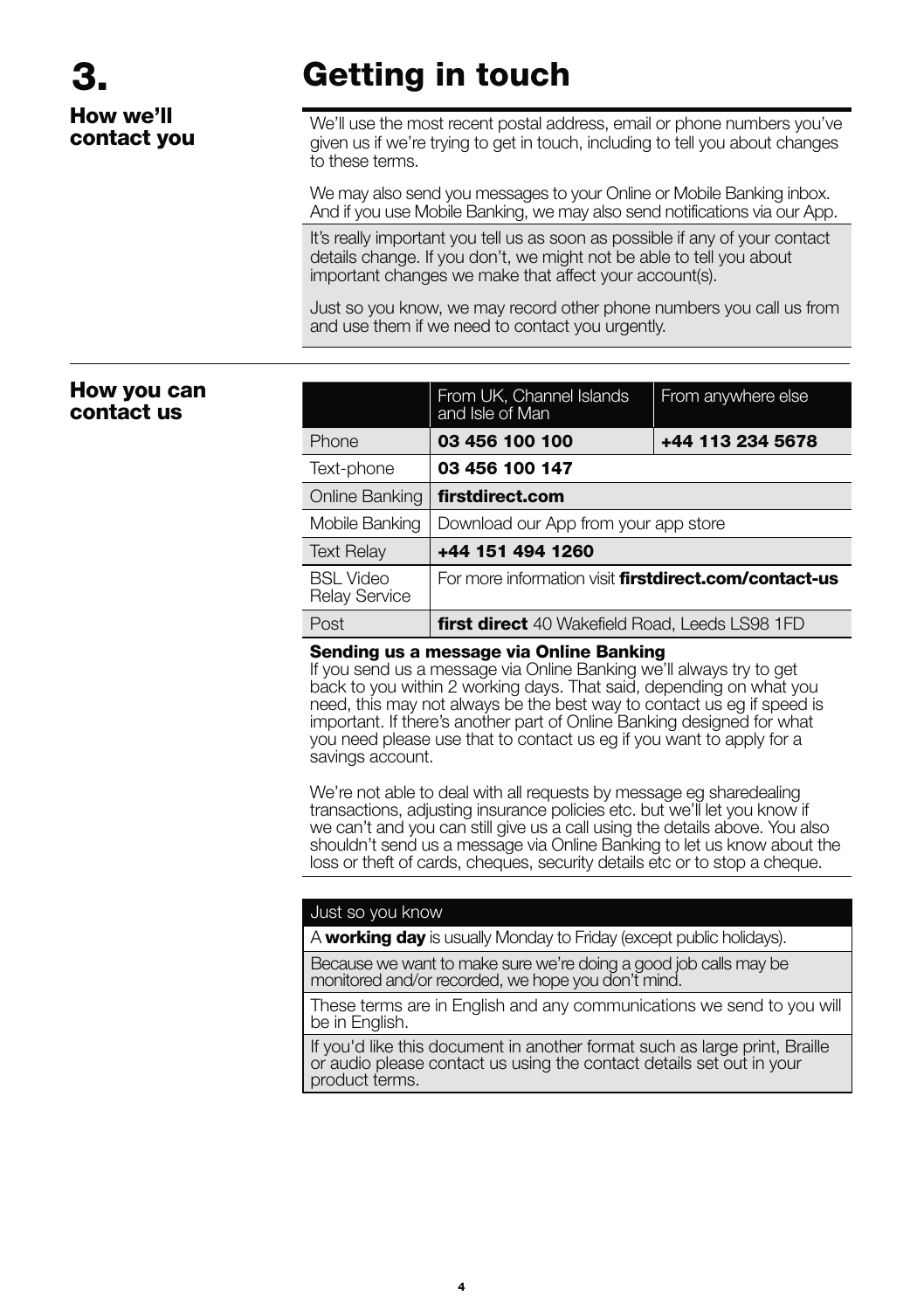## **Keeping your account(s) safe**

We'll do everything we reasonably can to stop anyone who isn't authorised accessing your accounts via Mobile and Online Banking but if you haven't taken reasonable steps to protect them yourself, we may restrict or block your access to keep you, your money and us safe.

If someone who isn't authorised, accesses (or tries to access) your account(s) through Online or Mobile Banking please call us as soon as possible. We may ask for your help and give (or ask you to give) information to the police to help us investigate this for you.

You should also look at your product terms to check what you need to do to keep your account(s) safe.

You can find more information about using Online and Mobile Banking and tips about keeping your account(s) secure on our website and in our Give me the facts brochure (if you have a 1st Account or savings account) which we'll have sent you when you opened your account. For the latest version visit **firstdirect.com/terms-and-conditions** or if you'd prefer paper, give us a call using the details on the back of these terms.

## **Our responsibilities to you**

We provide our Online and Mobile Banking (and any related tools or services) as we make them available to you and in line with these terms, so you need to make sure you use them appropriately. Where we provide tools and services, we'll take reasonable steps to make sure they work as described but you shouldn't rely entirely on them and we won't be responsible if they don't always work in the way you expect. You should check your accounts regularly to make sure any tools are working as you expect.

We'll also take reasonable steps to make sure any information we give you through Online or Mobile Banking is accurate based on what we know, or is consistent with the details we receive (where we can't confirm it's accurate because it's provided by another person or company). We'll also tell you if restrictions apply to any of the information we provide or if we're providing it on a specific basis eg if it's only accurate at a particular time.

As you'd expect, we'll also take reasonable steps to make sure our Online and Mobile Banking are safe, secure and don't contain viruses or other malicious, damaging or disruptive code. But it's worth bearing in mind that we can't guarantee the safety of your computer, device or any digital content on them (eg your data or software) so you also need to take reasonable steps to protect them eg keeping your device operating system up to date and using up to date anti-virus, anti-spyware and firewall software.

Our Online and Mobile Banking will be available 24-7-365 except as we've set out under 'Upgrades and availability' (see section 7). If you can't access your accounts this way you'll still be able to talk to us by phone so we won't be liable to you if our Online or Mobile Banking aren't available.

#### Just so you know

**We're responsible** if you suffer loss and/or damage to your data, software, device, digital content and/or other equipment if we don't follow the standards we've set ourselves in these terms for keeping Online and Mobile Banking safe, secure and free from viruses, or other malicious, damaging or disruptive code.

- **We aren't responsible** for:<br>• any equipment, software or user documentation which someone other<br>• than us has produced for use with Online and/or Mobile Banking
- any service you use to access our Online or Mobile Banking that we don't control.

Our Online and Mobile Banking are designed to be used in the UK so if you choose to use them abroad, we aren't responsible if they don't operate in line with local laws.

We may restrict or block your access to Online and Mobile Banking if you try to access them from a country that's subject to sanctions, even if you're only there for a short time.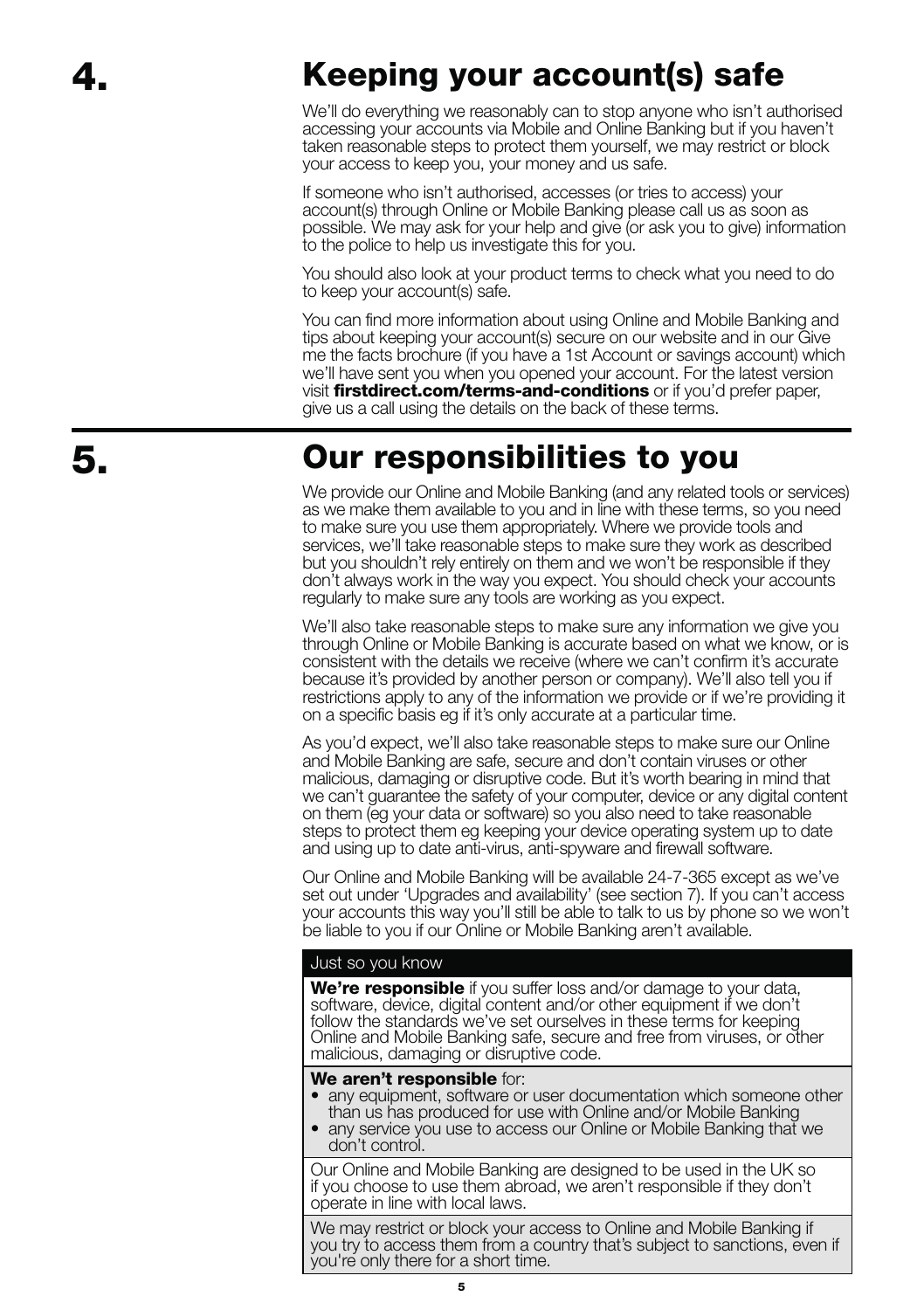## **Changes we can make**

We hope you'll want to bank with us for a (very, very, very) long time. And as this agreement has no fixed end date, we need to be able to make changes to these terms from time to time. We'll make changes for the reasons explained in your product terms or for any other reason. We need this flexibility because we're providing Online and Mobile Banking over a long period of time, and we can't anticipate everything that could happen.

Unless it's reasonable of us to believe a change is to your advantage, we'll give you at least 2 months' notice of all changes, explain what's happening and how it affects the service we're changing. If we don't hear from you, we'll assume you've accepted the change(s). If you don't accept the change(s), you'll have the option to end this agreement and cancel your registration for Online and Mobile Banking before the change(s) happen with no charge, but we hope it won't come to that.

If it's reasonable of us to believe a change is to your advantage, we'll tell you within 30 days.

If you'd prefer to stop using our App because of a change we've made you can delete it at any time but it's worth bearing in mind that you may need to change the way you log-on to Online Banking, eg if you have our Digital Secure Key, you won't be able to generate a security code to access full Online Banking but don't worry – we can send you a physical Secure Key instead. For more details visit **firstdirect.com/securekey**

## **Upgrades and availability**

From time to time, we may also make changes to Online or Mobile Banking eg introducing new features or making the existing ones easier to use. Sometimes these updates could mean you're not able to use Online or Mobile Banking until you've updated your browser or software, downloaded the latest version of our App or agreed to new terms. If there's a new version of our App, we'll let you know about it through your device.

Our Online and Mobile Banking will be available 24-7-365 unless we're making changes to our systems or if we can't provide the services for technical, security, legal or regulatory reasons or where we can't because of unusual or unavoidable circumstances that aren't in our reasonable control, eg another company stops providing a service to us, or your internet connection, mobile device or mobile network stop working.

But don't worry, if you can't access your accounts via Online or Mobile Banking you'll still be able to speak to a highly skilled and very friendly person on the phone 24-7-365 so you should never be stranded not able to do something if you need us. Amazing right?

**8.** 

**7.** 

## **Your responsibilities to us**

Our Online and Mobile Banking are designed for you to access and manage your accounts so they shouldn't be:

- used for anything illegal or not in line with these terms
- copied, reproduced, modified or tampered with in any way
- used to help you make any income from them
- used on a device or computer which isn't secure because it has (or is at risk from) viruses or other malicious, damaging or disruptive code or which doesn't have up to date anti-virus, anti-spyware or firewall software
- used in a way that could damage or affect our systems or security
- used in a way that could interfere with other Online or Mobile Banking users or their access to these services
- used to collect data from us or our systems, or to decode/translate any information sent to or from our servers.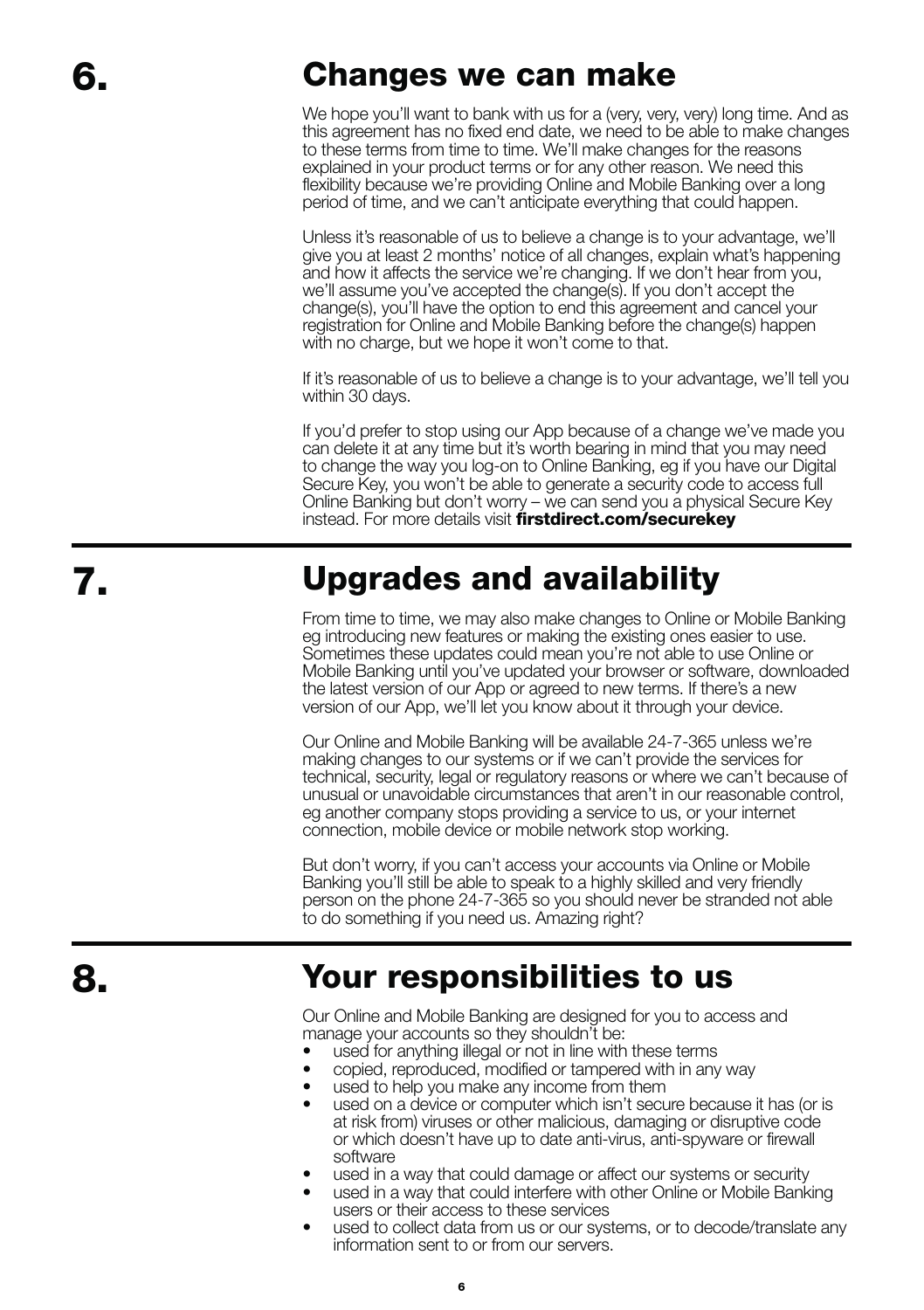## **Ownership and rights**

#### Can we transfer this agreement?

Yes – we can transfer all of our rights and obligations under these terms to another provider. We'll tell you if we do this.

#### Can you transfer this agreement?

No – you can't transfer any of the rights or obligations you have under these terms to anyone else.

#### Just so you know

All content and material made available through Online and Mobile Banking or used to create it, belongs to (or is licensed to) us or other members of the HSBC Group.

HSBC Group means HSBC Holdings plc and all its subsidiaries, associated and affiliated companies.

We give you non-exclusive rights to use our App but you can't give anyone else rights to use it.

We're responsible for our App and what's in it. Your app store provider eg Apple Inc. or Google Inc. isn't responsible for it or for providing any maintenance or support for it.

iPhone, iPad, iPod Touch and Apple are trademarks of Apple Inc. Apple App Store is a service mark of Apple Inc. Android™ is a trademark of Google Inc.

## **How you can end this agreement 10.**

#### When?

There is a 'cooling-off period' of 14 days after you receive these terms where you have a right to cancel this agreement free of charge.

After that, you can still end this agreement and cancel your registration for Online and Mobile Banking free of charge at any time but it's worth remembering that if you do:

- you'll no longer have the right to use Online or Mobile Banking
- if you were receiving statements and other correspondence from us electronically, we'll send these on paper instead
- we may close accounts or services that can only be accessed online.

#### How?

Obviously you can stop using Online and/or Mobile Banking or delete our App yourself at any time, but if you want to cancel your registration (and this agreement, including in the first 14 days), you'll need to let us know by sending us a message via Online Banking or contacting us using the details on the back of these terms.

## **11.**

## **How we can end this agreement**

### By telling you in advance

We'll contact you and give you at least 2 months' notice.

#### Not telling you in advance

We can end this agreement at any time if you've:

- seriously and/or regularly broken any of these terms
- closed all accounts or services that can be accessed via Online or Mobile Banking.

We can also end the agreement for Mobile Banking if:

- we know or believe your device isn't secure or it has (or it's at risk from) viruses or other malicious, damaging or disruptive code
- the manufacturer of your device or operating system withdraws their support for our App or we stop supporting it
- 
- you cancel your registration for Online Banking you don't use our App for 12 months (if this happens and you want to start using it again we may ask you to reregister).